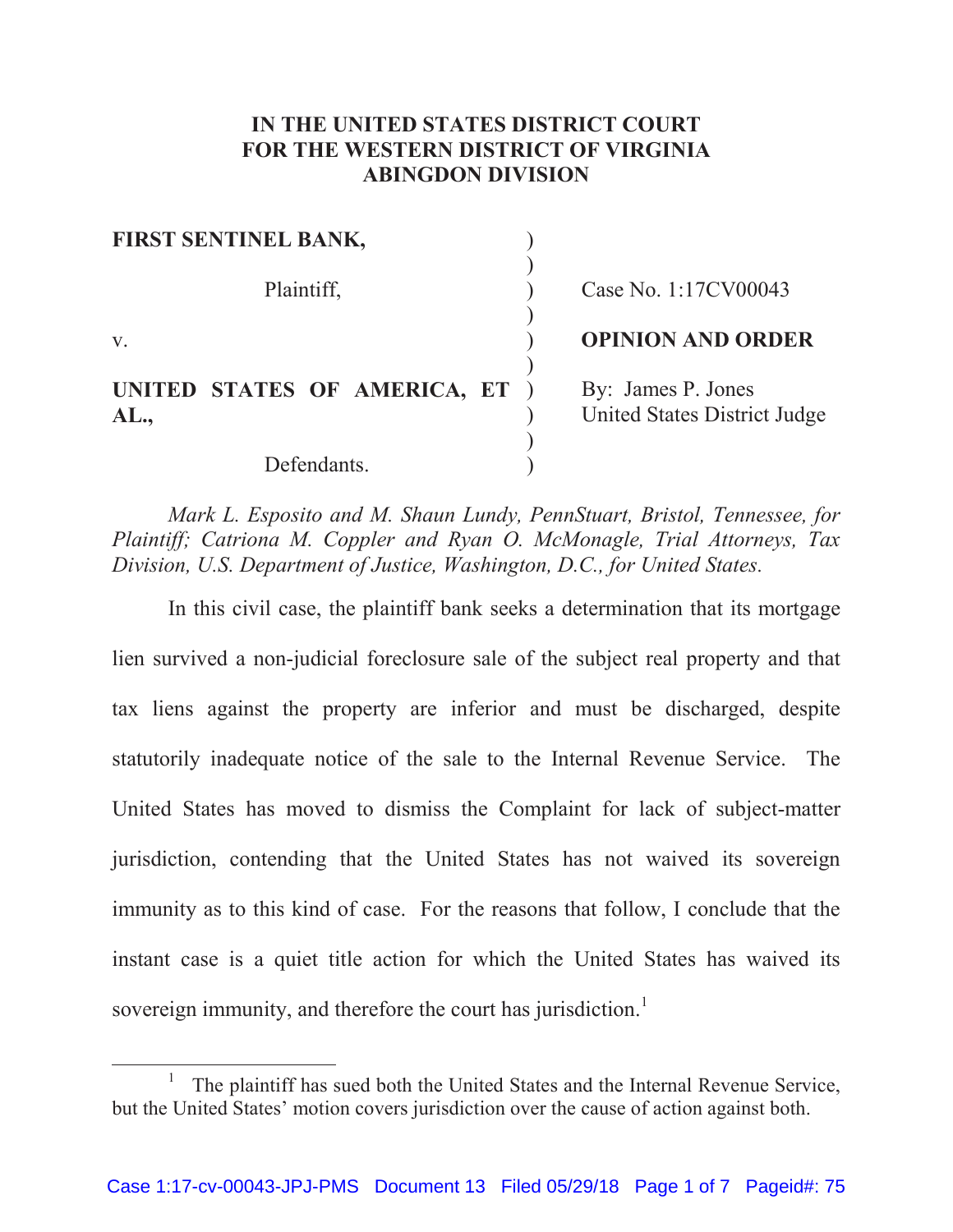I.

The Complaint alleges the following facts, which appear to be undisputed. Edson L. Knapp and Renda K. Knapp owned real property in Richlands, Virginia (the "Property"). The Knapps executed a credit line deed of trust (the "Deed of Trust") for the benefit of First Sentinel Bank ("First Sentinel"), which granted First Sentinel a first lien security on the Property. In 2010, after First Sentinel recorded the Deed of Trust, the Internal Revenue Service ("IRS") filed federal tax liens against the Property. The tax liens total \$305,439.78.

On June 11, 2013, Frederick W. Harman was appointed Substitute Trustee under the Deed of Trust. On June 28, 2013, Harman conducted a non-judicial foreclosure sale of the Property, which was purchased by First Sentinel. The Knapps owed approximately \$160,000 in principal to First Sentinel, and the appraised value of the Property was \$130,000.

Internal Revenue Code § 7425(b) provides that property subject to a tax lien remains subject to the lien following a non-judicial foreclosure sale unless the IRS is given at least 30 days notice of the foreclosure sale. Trustee Harman gave the IRS less than 30 days notice of the sale of the Property. Following the sale, First Sentinel requested that the IRS discharge the tax liens because the amount of principal owed to First Sentinel on the promissory note secured by the Deed of Trust exceeded the appraised value of the Property. The IRS denied the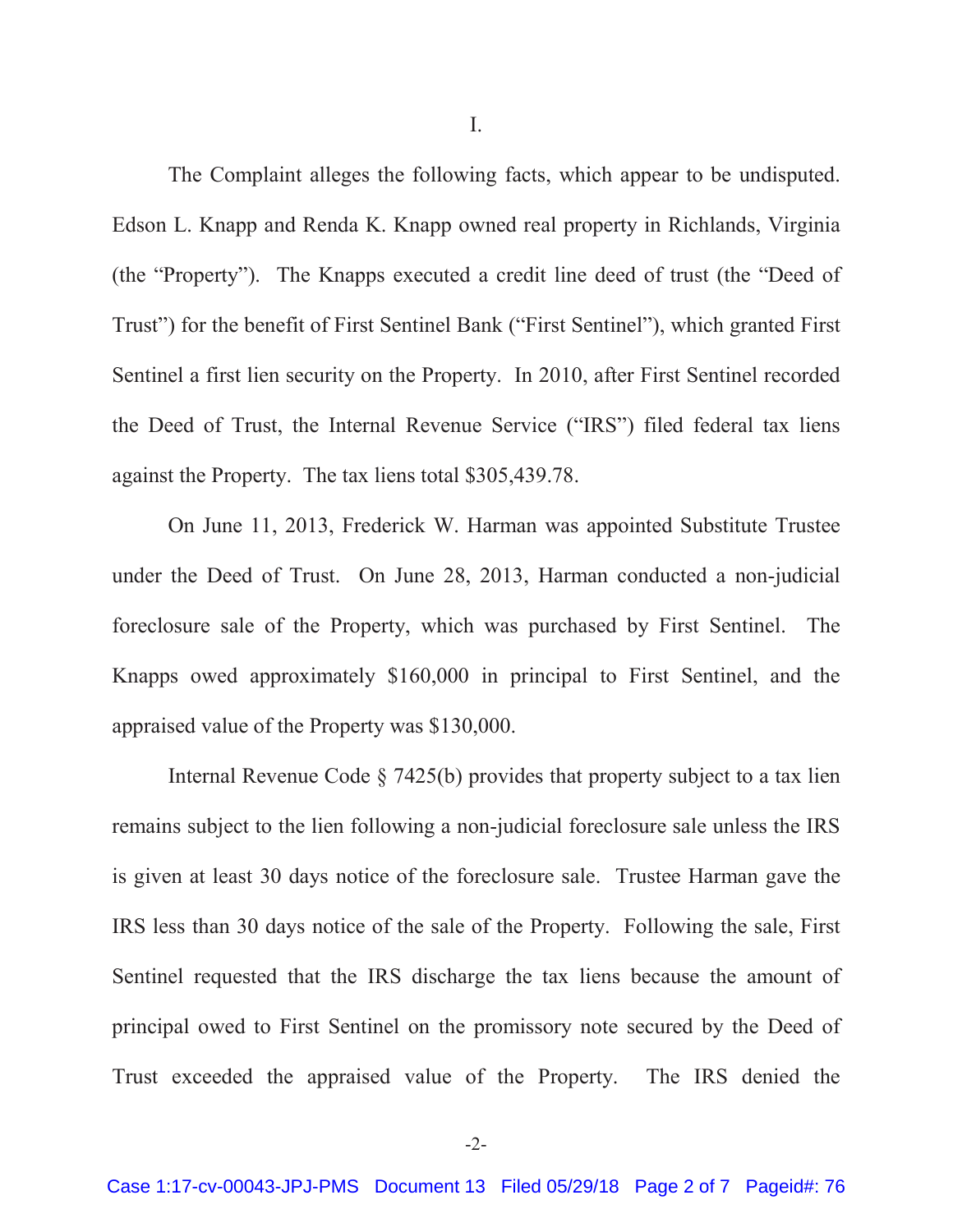application for a Certificate of Discharge on the ground that Harman had failed to provide adequate notice of the foreclosure sale. First Sentinel appealed the denial, and the IRS denied the appeal.

First Sentinel then filed this declaratory judgment action asking the court to declare that First Sentinel's lien on the Property survived the foreclosure sale and is superior to the tax liens. First Sentinel also seeks a declaration that the tax liens constitute a cloud on the title of the Property and that any future sale of the Property will be free and clear of the tax liens unless the sale proceeds exceed the amount owed to First Sentinel under the note secured by the Deed of Trust.

The United States responded to First Sentinel's Complaint by filing a Motion to Dismiss pursuant to Federal Rule of Civil Procedure 12(b)(1), asserting that this court lacks subject-matter jurisdiction because the United States has not waived its sovereign immunity for this type of claim. The motion has been fully briefed and I have heard oral argument from the parties.

## II.

A motion to dismiss pursuant to Rule 12(b)(1) of the Federal Rules of Civil Procedure raises the fundamental question of whether the court is competent to hear and adjudicate the claims brought before it. The court must determine questions of subject-matter jurisdiction first, as a threshold matter, before it can address the merits of the case. *See Steel Co. v. Citizens for a Better Env't*, 523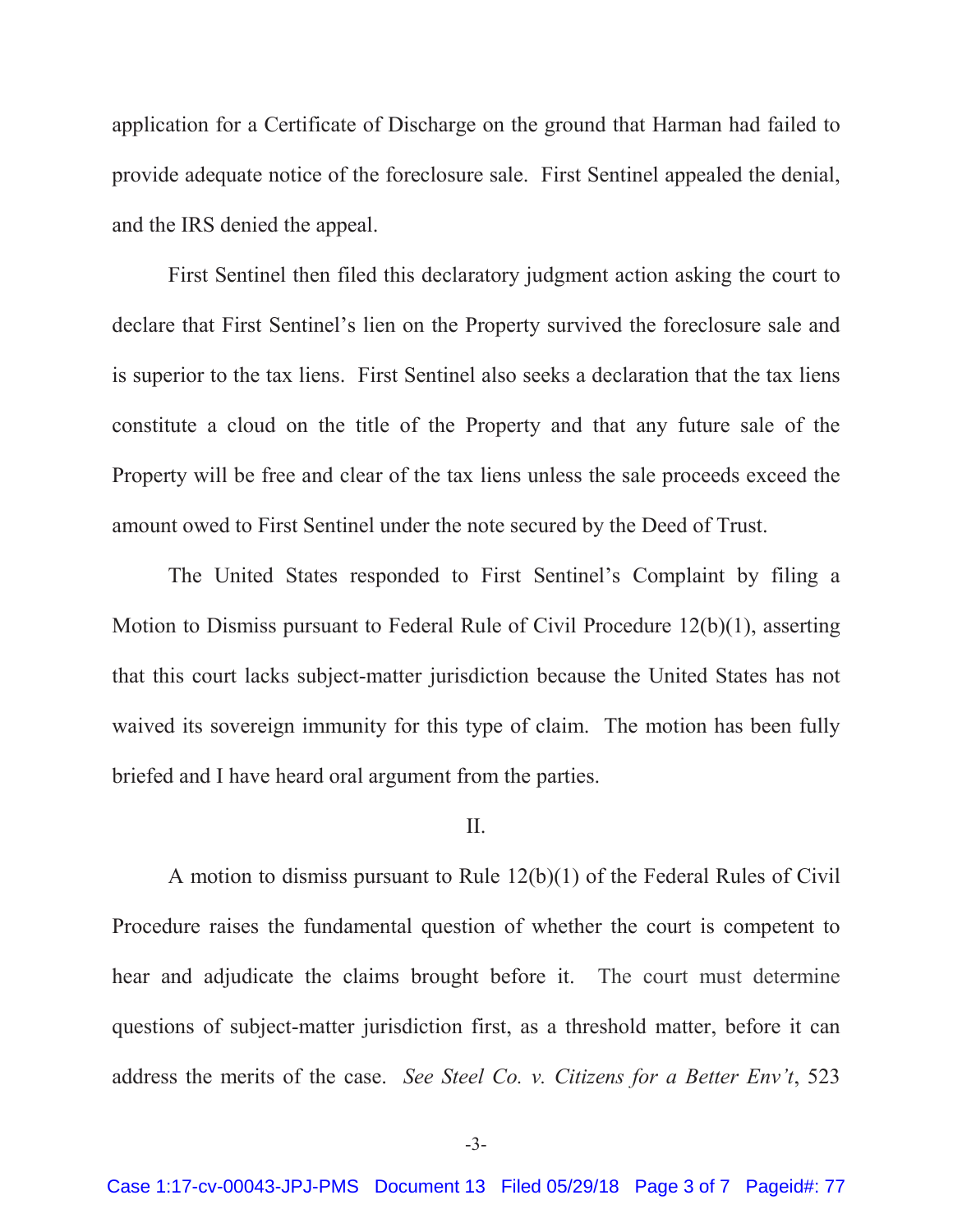U.S. 83, 94-95 (1998). "The plaintiff has the burden of proving that subject matter jurisdiction exists." *Evans v. B.F. Perkins Co.*, 166 F.3d 642, 647 (4th Cir. 1999). In evaluating a facial challenge to subject-matter jurisdiction, "the plaintiff, in effect, is afforded the same procedural protection as he would receive under a Rule 12(b)(6) consideration." *Adams v. Bain*, 697 F.2d 1213, 1219 (4th Cir. 1982). The court should grant a motion to dismiss under Rule 12(b)(1) "if the material jurisdictional facts are not in dispute and the moving party is entitled to prevail as a matter of law." *Richmond, Fredericksburg & Potomac R.R. v. United States*, 945 F.2d 765, 768 (4th Cir. 1991).

The United States is immune from suit unless it gives specific consent to be sued. *United States v. Mitchell*, 445 U.S. 535, 538 (1980). The United States has waived its immunity from suits "to quiet title to . . . real or personal property on which the United States has or claims a mortgage or other lien." 28 U.S.C. §  $2410(a)$ . The question presented by the Motion to Dismiss is whether First Sentinel's suit is an action to quiet title to real property.

The United States argues that this case is controlled by the Fourth Circuit's decision in *Kasdon v. United States*, 707 F.2d 820 (4th Cir. 1983), and that I must therefore dismiss the Complaint for lack of jurisdiction. In *Kasdon*, the plaintiffs had purchased three properties at a tax sale, and the United States held tax liens on the properties. *Id.* at 822. Under Maryland law, the plaintiffs had filed a petition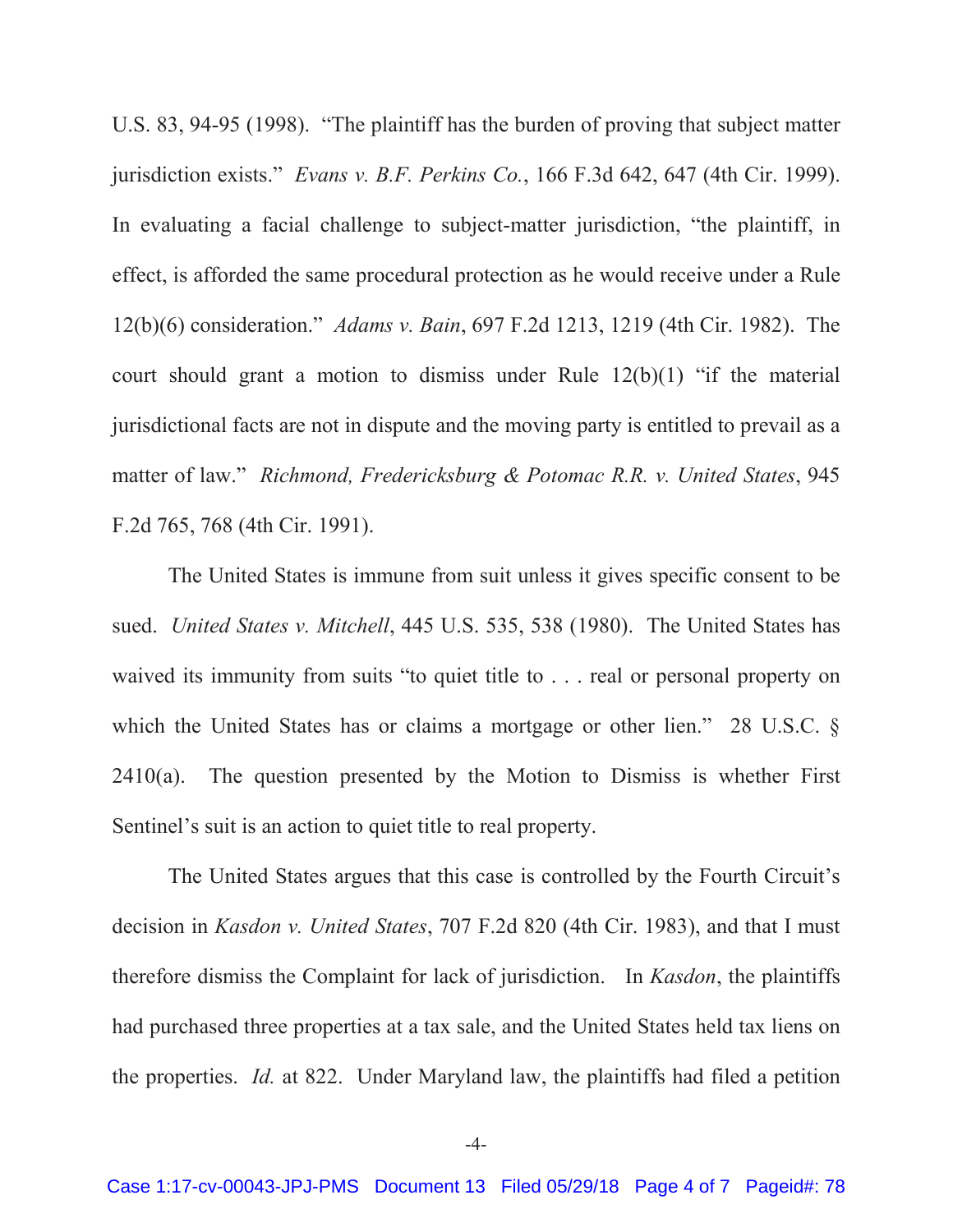in equity to foreclose all rights of redemption, which would have allowed the plaintiffs to take the properties free of the tax liens. *Id.* At the time they filed their suit, the plaintiffs did not have possession of the properties. The court of appeals agreed with the district court's conclusion that "Congress could not have intended to include the involved type of action within the meaning of a quiet title action in section  $2410(a)(1)$  principally because the plaintiffs did not have actual or constructive possession of the properties." *Id.* at 823. The *Kasdon* court held that the case was neither a quiet title action nor a proper judicial foreclosure action, and therefore sovereign immunity barred the suit. The lower court in *Kasdon* had stated that "[p]riorities among valid interests are the subject of foreclosure suits; the alleged invalidity of adverse interests are the subjects of quiet title actions." *Kasdon v. G. W. Zierden Landscaping, Inc.*, 541 F. Supp. 991, 995 (D. Md. 1982). The United States relies heavily on that distinction in support of its contention that First Sentinel's suit is more properly characterized as a foreclosure action than an action to quiet title.

The Fourth Circuit's opinion in *Kasdon* is brief, and the facts of that case are not identical to the case presently before me. Notably, First Sentinel has possession of the Property and is not seeking to foreclose on the Property in this action. In *Kasdon*, the plaintiff sought to foreclose rights of redemption and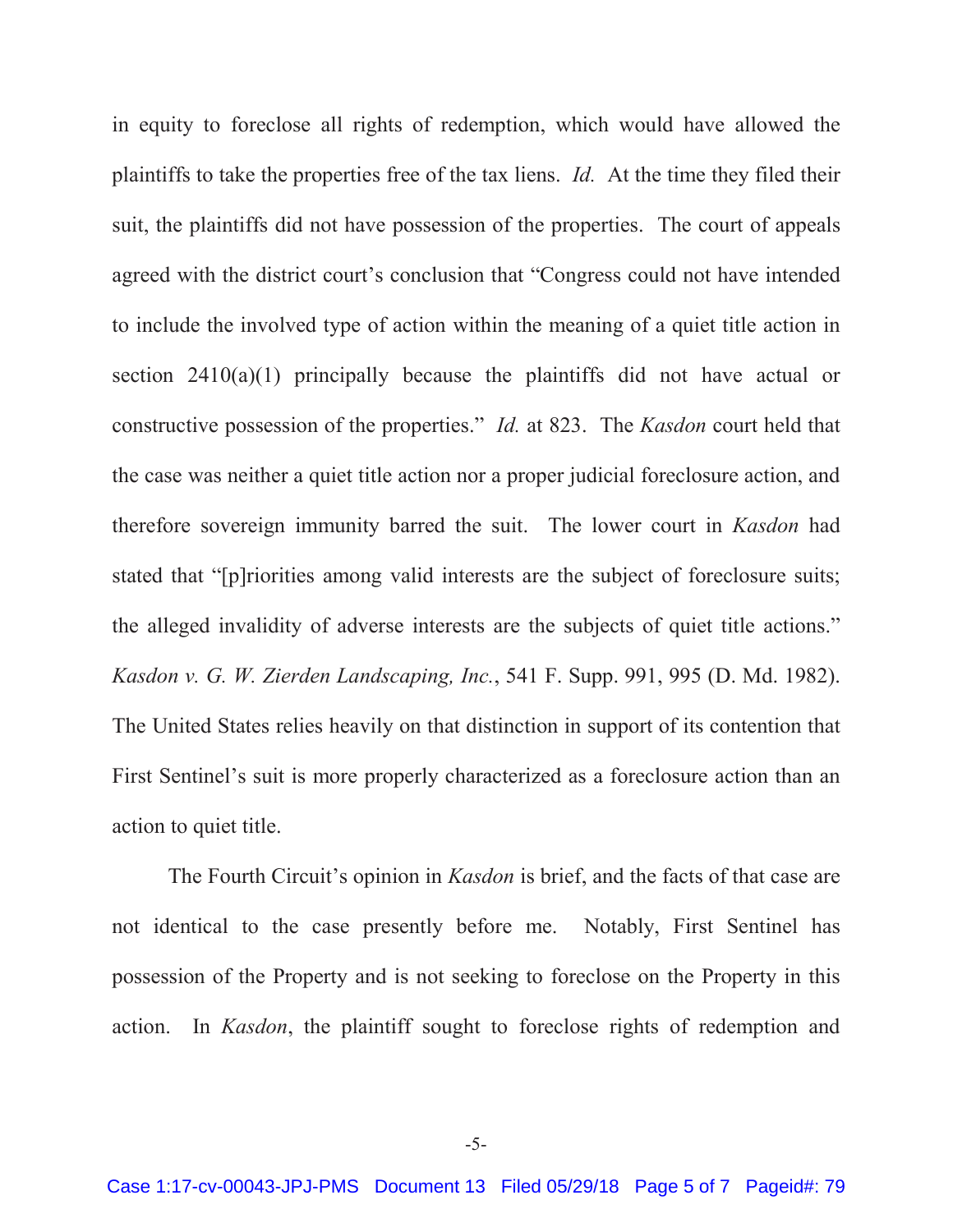thereby extinguish the federal tax liens; they did not seek to establish lien priority by declaratory judgment.

*SunTrust Mortgage, Inc. v. United States*, No. RDB-12-3631, 2013 WL 5566173 (D. Md. Oct. 8, 2013), is more similar to this case. The *SunTrust* court noted that "[t]he majority rule is that suits to adjudicate lien priority should be construed as claims to quiet title, and therefore, the United States has consented to suit with respect to such claims." *Id.* at \*4. The court thoroughly examined the *Kasdon* decisions and the precedent on which they relied, as well as the legislative history of section 2410(a). The *SunTrust* court analyzed the decisions of other courts of appeals in cases with facts comparable to this case, including *Progressive Consumers Federal Credit Union v. United States*, 79 F.3d 1228, 1232-33 (1st Cir. 1996), in which the court of appeals distinguished *Kasdon* and held that  $\S 2410(a)(1)$  encompasses suits concerning the validity and priority of liens. Based on its careful reading of *Kasdon*, the *SunTrust* court found that the Fourth Circuit had never "held that a quiet title action may not be employed to establish the priority of a mortgage over a federal tax lien without a challenge to the validity of the government's lien." *SunTrust*, 2013 WL 5566173, at \*5.

I find the *SunTrust* and *Progressive* cases to be persuasive, and I adopt their reasoning. I do not believe that Congress intended  $\S$  2410(a)(1) to be interpreted as narrowly as the United States would construe it. I find that First Sentinel's suit